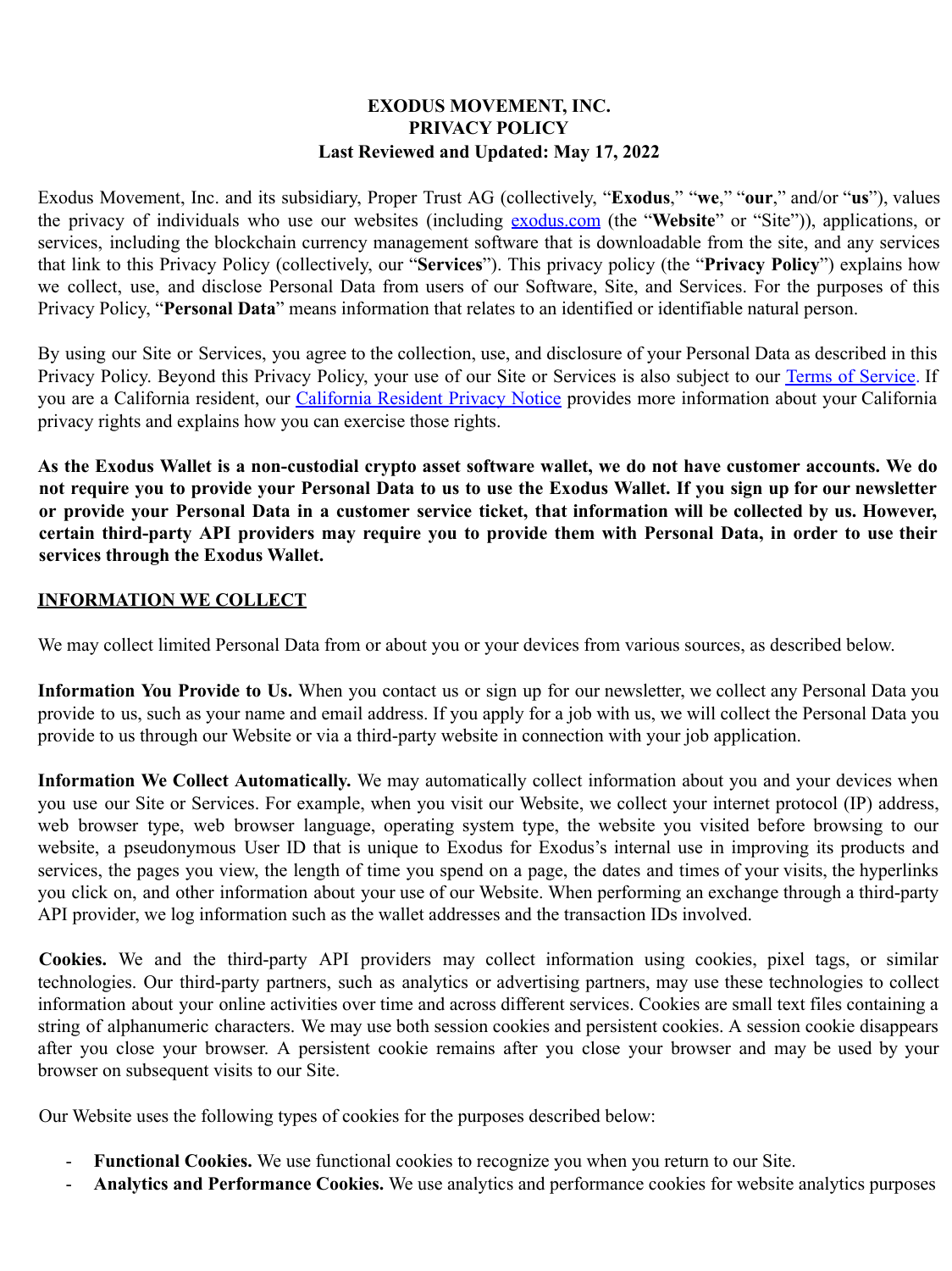to operate, maintain, and improve the Site and Services. The information gathered by these cookies is aggregated and anonymized and does not identify any specific individual visitor. We use Google Analytics to collect and process certain analytics data on our behalf. Google Analytics uses its own cookies that help us understand how you engage with the Site and Services and may also collect information about your use of other websites, apps, and online resources. The links below provide additional information and resources for Google Analytics:

- **Google Analytics**
- Prevent the Use of Google Analytics in Connection with your use of our Services
- Advertising Cookies. We may allow third-party advertising partners to use cookies on the Site to collect information about your browsing activities over time and across websites.

Further information about cookies, including how to see what cookies have been set on your device and how to manage and delete them, visit www.allaboutcookies.org.

You can block cookies by setting your internet browser to block some or all of the cookies. However, if you use your browser settings to block all cookies (including essential cookies) you may not be able to access all or parts of our Site and Services. You can change your browser settings to block or notify you when you receive a cookie, delete cookies or browse our Site using your browser's anonymous usage setting. Please refer to your browser instructions or help screen to learn more about how to adjust or modify your browser settings. If you do not agree to our use of cookies or similar technologies which store information on your device, you should change your browser settings accordingly. You should understand that some features of our Site or Services may not function properly if you do not accept cookies or these technologies. Where required by applicable law, you will be asked to consent to certain cookies and similar technologies before we use or install them on your computer or other device.

**Information We Receive from Third Parties**. We may receive Personal Data about you from third parties such as data or marketing partners and combine it with other Personal Data we have about you

## **HOW WE USE THE PERSONAL DATA WE COLLECT**

We use the Personal Data we collect for the following purposes:

- To provide, maintain, debug, improve, and enhance our Site and Services.
- To understand and analyze how you use our Site and Services and develop new products, services, features, and functionality.
- To communicate with you, provide you with updates and other information relating to our Site and Services, provide information that you request, provide you with our newsletter, respond to comments and questions, and otherwise provide customer support.
- For marketing purposes, such as developing and providing promotional and advertising materials that may be useful, relevant, valuable, or otherwise of interest to you.
- To personalize your experience on our Site such as identifying you as a repeat visitor.
- To facilitate the connection of third-party services or applications.
- To create de-identified and/or aggregated data to improve for our business purposes, including to improve our Services.
- To find and prevent fraud, detect security incidents, and respond to trust and safety issues that may arise.
- For compliance purposes, including enforcing our Terms of Service or other legal rights, or as may be required by applicable laws and regulations or requested by any judicial process or governmental agency.
- To contract with third-party API providers, including providing customer service, processing job applications, verifying customer information, providing advertising or marketing services, providing analytic services or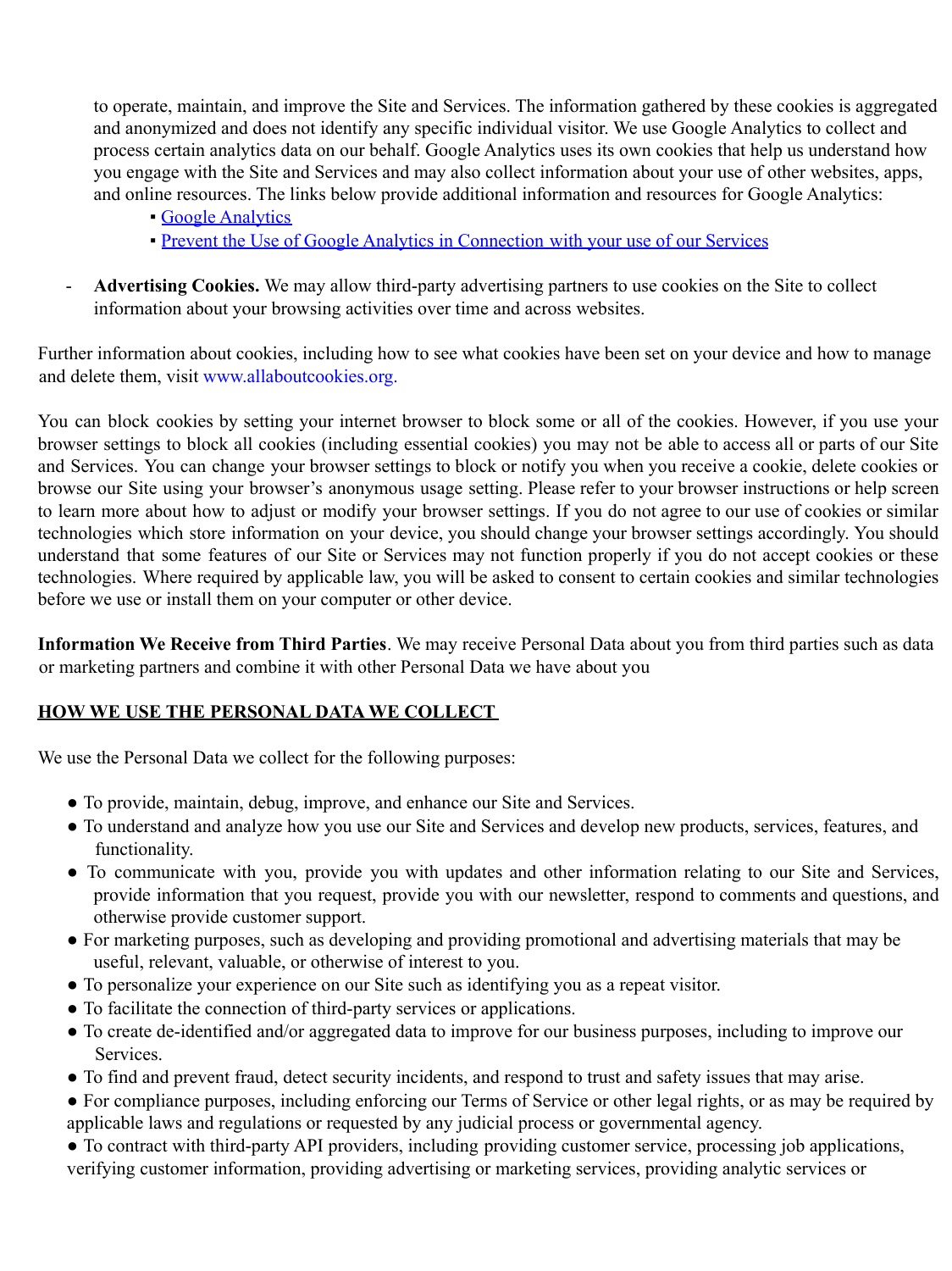providing similar services on behalf of the business or service provider.

• For other purposes for which we provide specific notice at the time the Personal Data is collected.

#### **LEGAL BASIS FOR PROCESSING EUROPEAN PERSONAL DATA**

If you are located in the European Economic Area or the United Kingdom, we only process your Personal Data when we have a valid "legal basis", including when:

- Consent. You have consented to the use of your Personal Data, for example, to send you marketing communications or to use cookies.
- **Contractual necessity.** We need your Personal Data to provide you with the Services, for example, to respond to your inquiries.
- **Compliance with a legal obligation.** We have a legal obligation to use your Personal Data, for example, to comply with tax and accounting obligations.
- **Legitimate interests.** We or a third party have a legitimate interest in using your Personal Data. In particular, we have a legitimate interest in using your Personal Data for product development and internal analytics purposes, and otherwise to improve the safety, security, and performance of our Site and Services. We only rely on our or a third party's legitimate interests to process your Personal Data when these interests are not overridden by your rights and interests.

#### **HOW WE SHARE THE PERSONAL DATA WE COLLECT**

We do not share or otherwise disclose Personal Data we collect from or about you except as described below or otherwise disclosed to you at the time of collection.

• **Affiliates.** We may share any information we receive with our affiliates for any of the purposes described in this Privacy Policy.

● **Analytics Partners.** We use analytics services such as Google Analytics to collect and process certain analytics data. These services also may collect information about your use of other websites and online resources.

- **As Required by Law and Similar Disclosures.** We may access, preserve, and disclose your Personal Data if we believe doing so is required or appropriate to: (i) comply with applicable laws; (ii) respond to law enforcement requests and legal process, such as a court order or subpoena; or (iii) protect the rights, property, and safety of Exodus, our employees, agents, customers, and others, including to enforce our agreements, policies, and Terms of Service.
- **Merger, Sale, or Other Asset Transfers.** We may transfer your Personal Data to service providers, advisors, potential third-party API providers, or other third parties in connection with the consideration, negotiation, or completion of a corporate transaction in which we are acquired by or merged with another company or we sell, liquidate, or transfer all or a portion of our assets.
- **Vendors and Service Providers.** We may share your information with vendors and service providers retained in connection with the provision of our Services.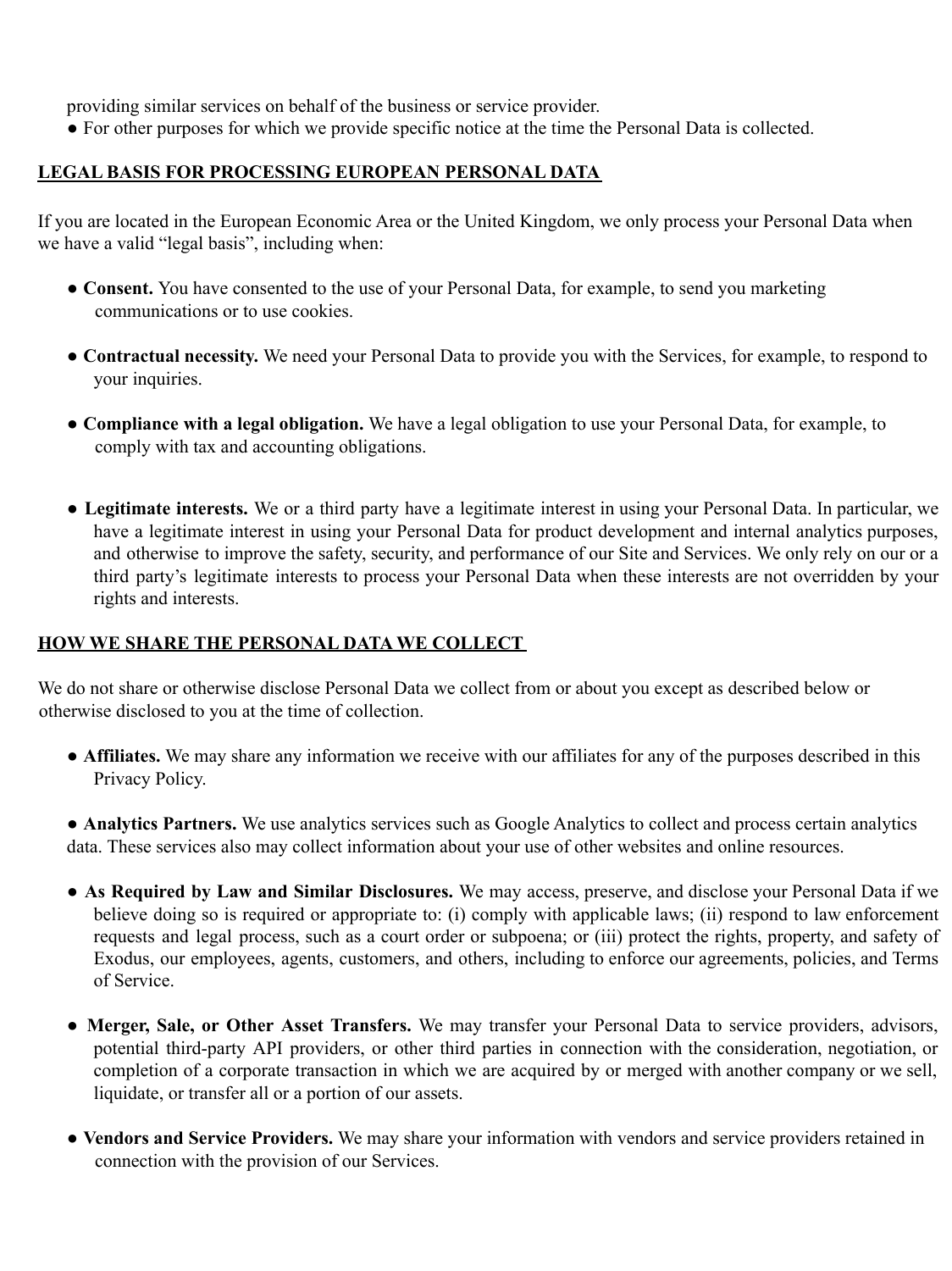● **Consent**. We also may disclose your Personal Data with your consent.

# **INTERNATIONAL DATA TRANSFERS**

Your information, including the Personal Data that you provide to us, may be transferred to, stored at and processed by us outside the country in which you reside, including, but not limited to the United States, where data protection and privacy regulations may not offer the same level of protection as in other parts of the world. By providing any information, including Personal Data, on our Site, you consent to such transfer, storage, and processing. We may also transfer Personal Data from the European Economic Area or the United Kingdom to the United States, as needed, to perform the Services that you have requested from us. We will take steps that we believe to be reasonably necessary to treat your Personal Data securely and in accordance with this Policy.

## **SECURITY**

We use reasonable organizational, technical, and administrative measures to protect Personal Data within our organization. However, as no electronic transmission or storage of Personal Data can be entirely secure, we can make no guarantees as to the security or privacy of your Personal Data. If you have reason to believe that your interaction with us is no longer secure, please immediately notify us of the problem by contacting us via the "Contact Information" section below.

## **RETENTION**

We will only retain your Personal Data as long as reasonably required for us to provide the requested customer support and inquiry services. In the context of customer support, we retain information sufficient to connect subsequent requests from the same user in order to provide efficient service, unless a longer retention period is required or permitted by law (for example for regulatory purposes).

## **THIRD-PARTIES**

Our Site may contain links or API connections to other websites, products, or services that we do not own or operate. We are not responsible for the privacy and advertising practices of these third parties. Please be aware that this Privacy Policy does not apply to your activities on these third-party API providers or any Personal Data you disclose to these third parties. We encourage you to read their privacy policies before providing any Personal Data to them.

## **DO NOT TRACK SIGNALS**

Some Internet browsers may be configured to send "Do Not Track" signals to the online sites that you visit. There is no accepted standard on how to respond to Do Not Track signals, and we do not respond to such signals. To find out more about "Do Not Track," please visit http://www.allaboutdnt.com

## **YOUR RIGHTS AND CHOICES**

**Opt-out.** You may contact us anytime to opt-out of: (i) automated decision-making and/or profiling; (ii) any new processing of your Personal Data that we may carry out beyond the original purpose; (iii) any consent you previously provided to us regarding the processing of your Personal Data; or (iv) the transfer of your Personal Data outside the EEA. We will apply your preferences going forward and this will not affect the lawfulness of the processing before you withdrew your consent. Please note that your use of parts of our Website may be ineffective upon opt-out.

**Access.** You may access the information we hold about you by contacting us via the "Contact Information" section below.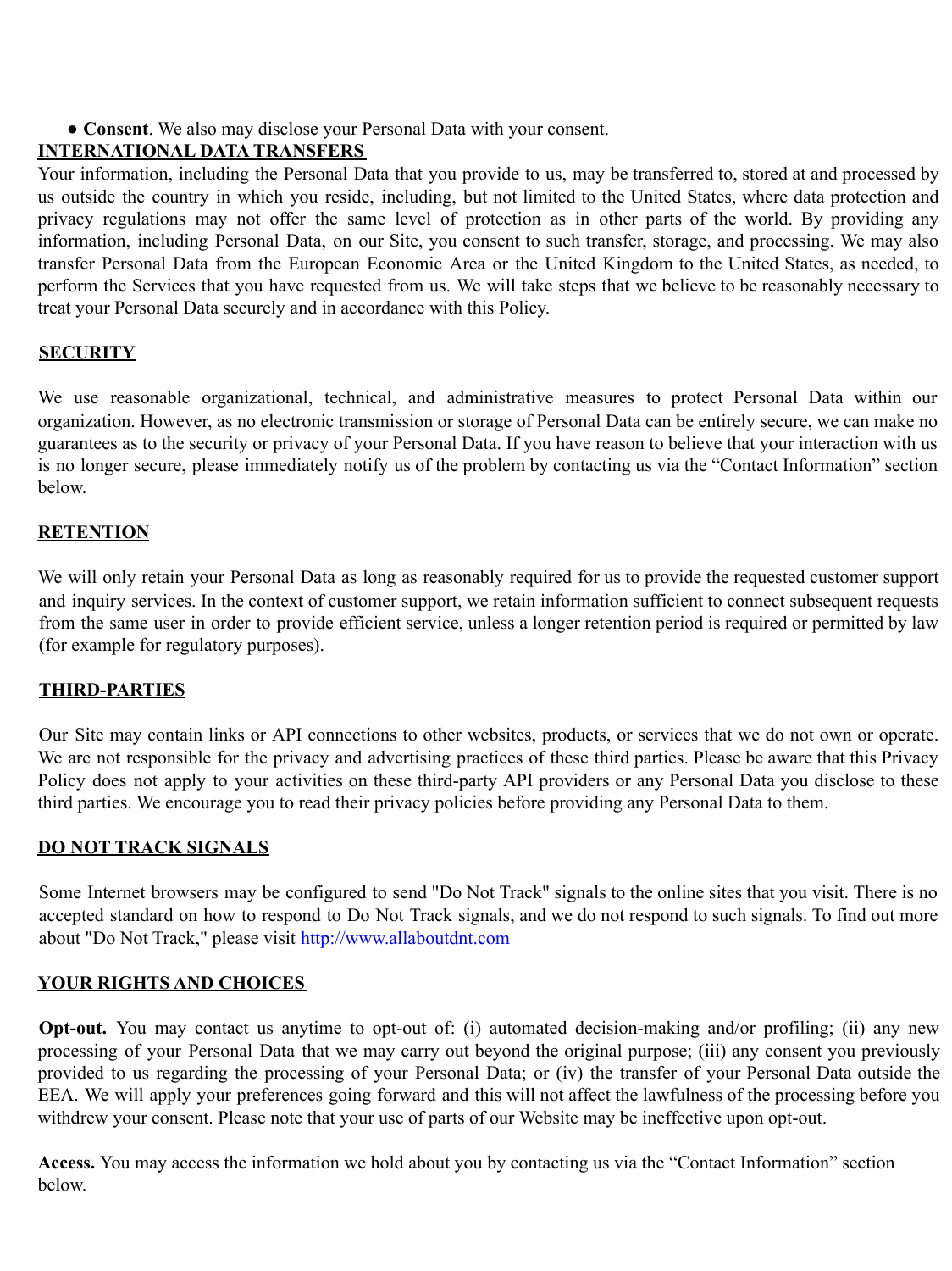Amend. You may update or correct any inaccuracies in your Personal Data by contacting us via the "Contact Information" section below. **Restrict or Object.** You may request us to restrict the processing of your Personal Data, or object to our processing of your Personal Data via the "Contact Information" section below.

**Move.** Your Personal Data is portable – i.e. you to have the flexibility to move your data to other service providers as you wish.

**Erasure.** In certain situations, for example when the information we hold about you is no longer relevant or is incorrect, you may request that we erase your data.

**Exercising Your Rights.** If you wish to exercise any of these rights, please contact us via the "Contact Information" section below. In your request, please clearly describe: (i) what Personal Data is concerned and (ii) which of the above rights you would like to enforce. For your protection, we only process requests with respect to the Personal Data associated with the particular email address that you use to send us your request, and we may need to verify your identity before processing your request. We will try to comply with your request as soon as reasonably practicable and, in any event, within thirty (30) days of your request. Please note that there are exceptions and limitations to each of these rights, and that while any changes you make will be reflected in active user databases instantly or within a reasonable period of time, we may retain information for backups, archiving, prevention of fraud and abuse, analytics, satisfaction of legal obligations, or where we otherwise reasonably believe that we have a legitimate reason for such retention.

**Marketing Communications**. You may unsubscribe from our promotional emails via the link provided in the emails. Even if you opt out of receiving promotional messages from us, you will continue to receive administrative messages from us.

**California Residents.** If you are a California resident, you can review our California Resident Privacy Notice for information about your privacy rights and choices under California law.

## **COMPLAINTS**

We are committed to resolve any complaints about our collection or use of your Personal Data. If you would like to make a complaint regarding this Privacy Policy or our practices in relation to your Personal Data, please contact us as set forth below. We will reply to your complaint as soon as we can and, in any event, within thirty  $(30)$  days. We hope to resolve any complaint brought to our attention; however if you feel that your complaint has not been adequately resolved, you have the right to contact your local data protection supervisory authority.

## **CONTACT INFORMATION**

We welcome your comments or questions regarding our privacy practices. If you have questions about your privacy related to the Site or Services or this Privacy Policy, you may contact us at the address below.

Exodus Movement, Inc. 15418 Weir Street, No. 333 Omaha, NE 68137 data@exodus.io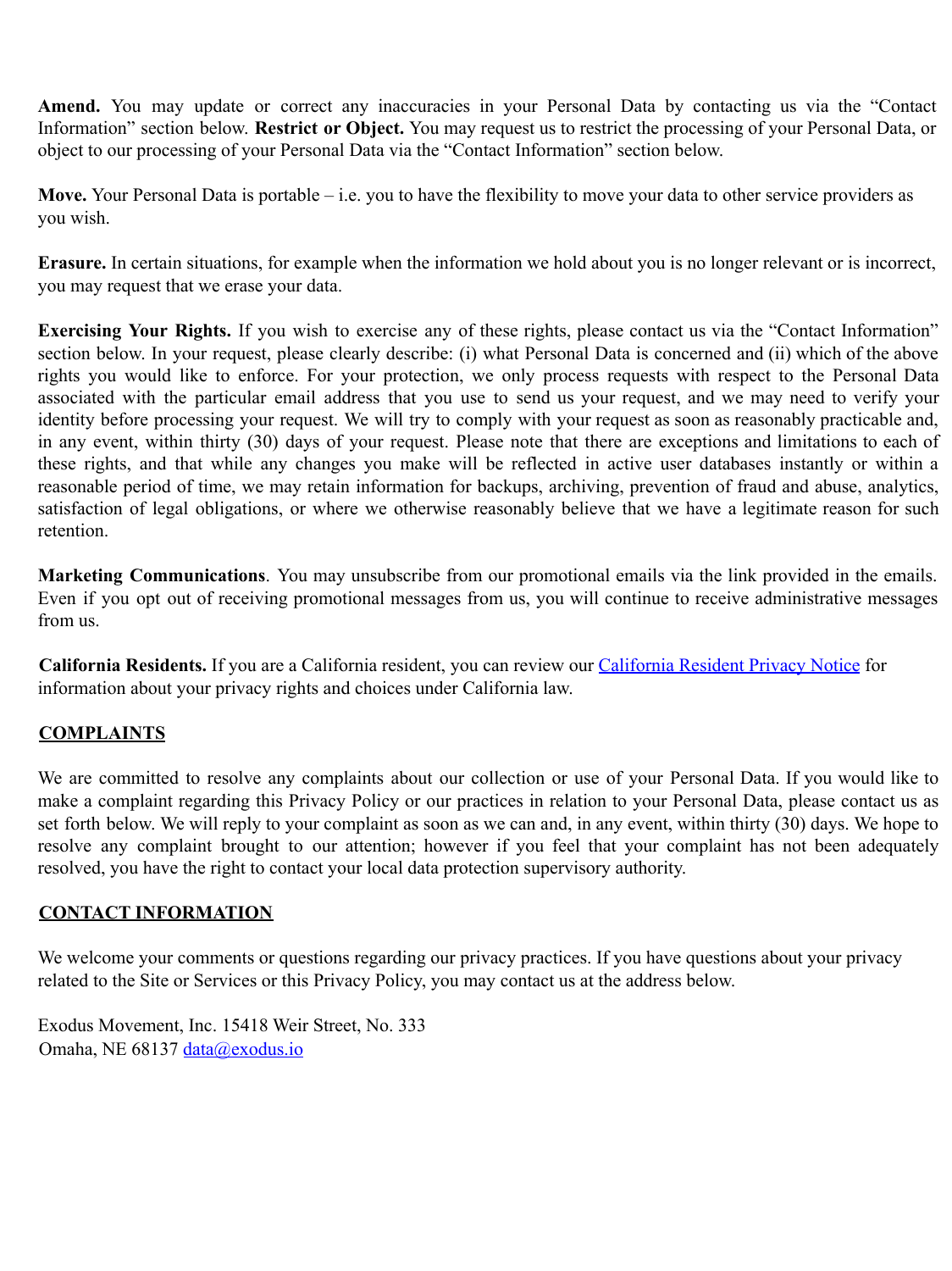## **CHANGES TO THIS PRIVACY POLICY**

We will post any adjustments to the Privacy Policy on this page, and the revised version will be effective when it is posted. If we materially change the ways in which we use or share Personal Data previously collected from you through our Site or Services, we will attempt to notify you by email, or other means.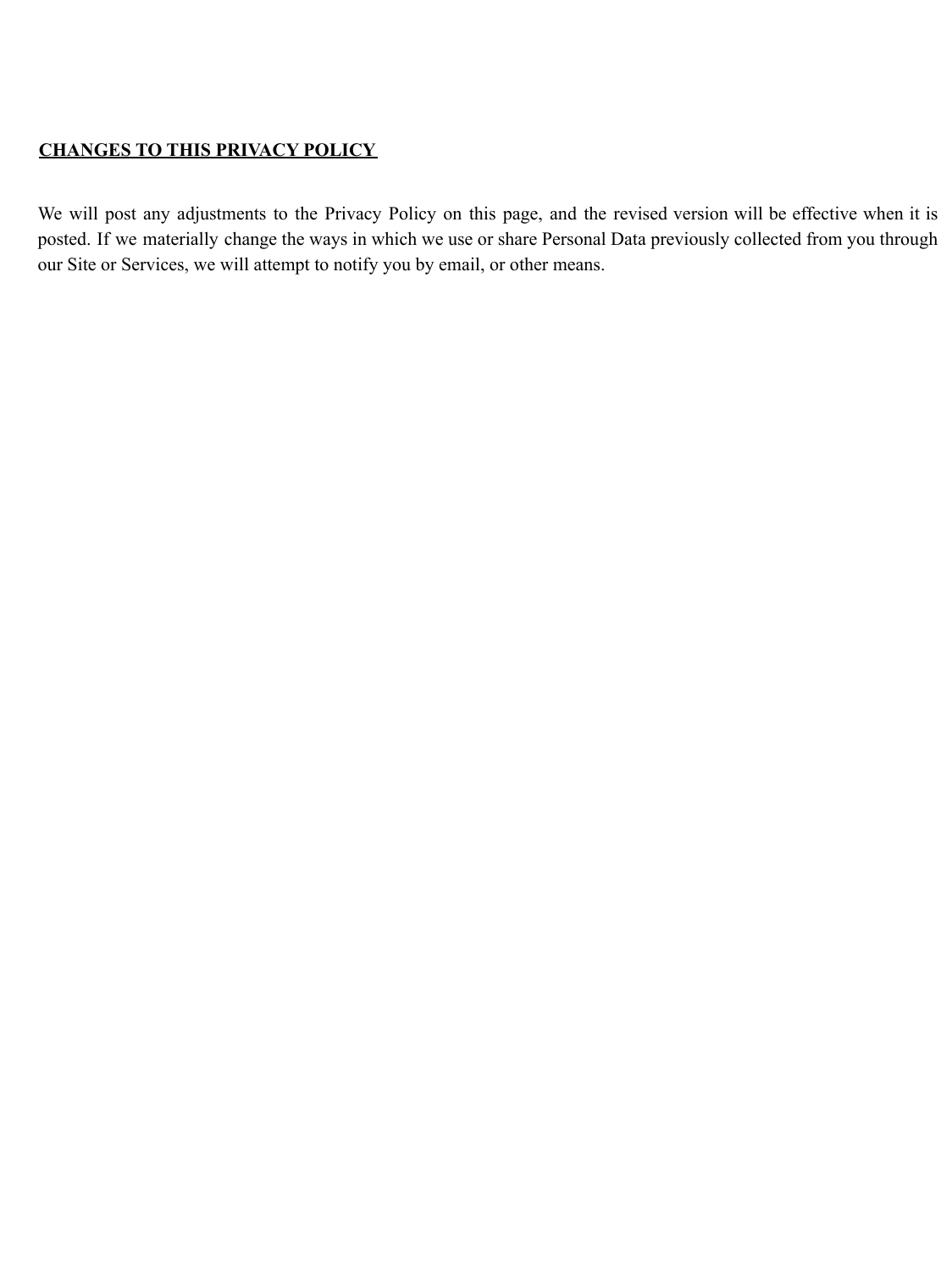## **Exodus Movement, Inc. California Resident Privacy Notice**

#### **Last Reviewed and Updated: October 22, 2020**

This California Resident Privacy Notice supplements the information and disclosures contained in our Privacy Policy. It applies to individuals residing in California from whom we collect Personal Information as a business under the CCPA through our websites, including https://www.exodus.io, applications, or services that link to this Privacy Policy (collectively, our "**Services**").

#### **Personal Information Collection, Disclosure, and Sale**

For the purposes of this notice, **Personal Information** means information that identifies, relates to, describes, is reasonably capable of being associated with, or could reasonably be linked, directly or indirectly, with a particular consumer or household, or as otherwise defined by the California Consumer Privacy Act of 2018 (California Civil Code §§ 1798.100 to 1798.199) and its implementing regulations, as amended or superseded from time to time ("**CCPA**").

Personal Information does not include information that is:

- Lawfully made available from government records.
- Deidentified or aggregated.
- Otherwise excluded from the scope of the CCPA.

The chart below provides the categories of Personal Information (as defined by the CCPA) we have collected, disclosed for a business purpose, sold, or used for business or commercial purposes in the preceding twelve (12) months since this California Resident Privacy Notice was last updated, as well as the categories of sources from which that Personal Information was collected, and the categories of third parties with whom we shared Personal Information. The examples of Personal Information provided for each category reflect each category's statutory definition and may not reflect all of the specific types of Personal Information associated with each category.

| Category                                                                                                                         | We<br><b>Collect</b> | <b>We</b><br><b>Disclose</b> | We<br><b>Sell</b> | <b>Categories</b><br>of Third<br><b>Parties with</b><br>Whom We<br><b>Share</b><br>Personal<br><b>Information</b> |
|----------------------------------------------------------------------------------------------------------------------------------|----------------------|------------------------------|-------------------|-------------------------------------------------------------------------------------------------------------------|
| A. Identifiers                                                                                                                   | Yes                  | <b>Yes</b>                   | N <sub>0</sub>    | All                                                                                                               |
| <i>Examples:</i> Name, unique personal<br>identifier, internet protocol address, email<br>address, or other similar identifiers. |                      |                              |                   |                                                                                                                   |
| <b>B. Categories of Personal Information in</b><br>Cal. Civ. Code Section 1798.80(e)                                             | Yes                  | Yes                          | N <sub>0</sub>    | All                                                                                                               |
| <i>Examples:</i> Name, employment, or<br>employment history.                                                                     |                      |                              |                   |                                                                                                                   |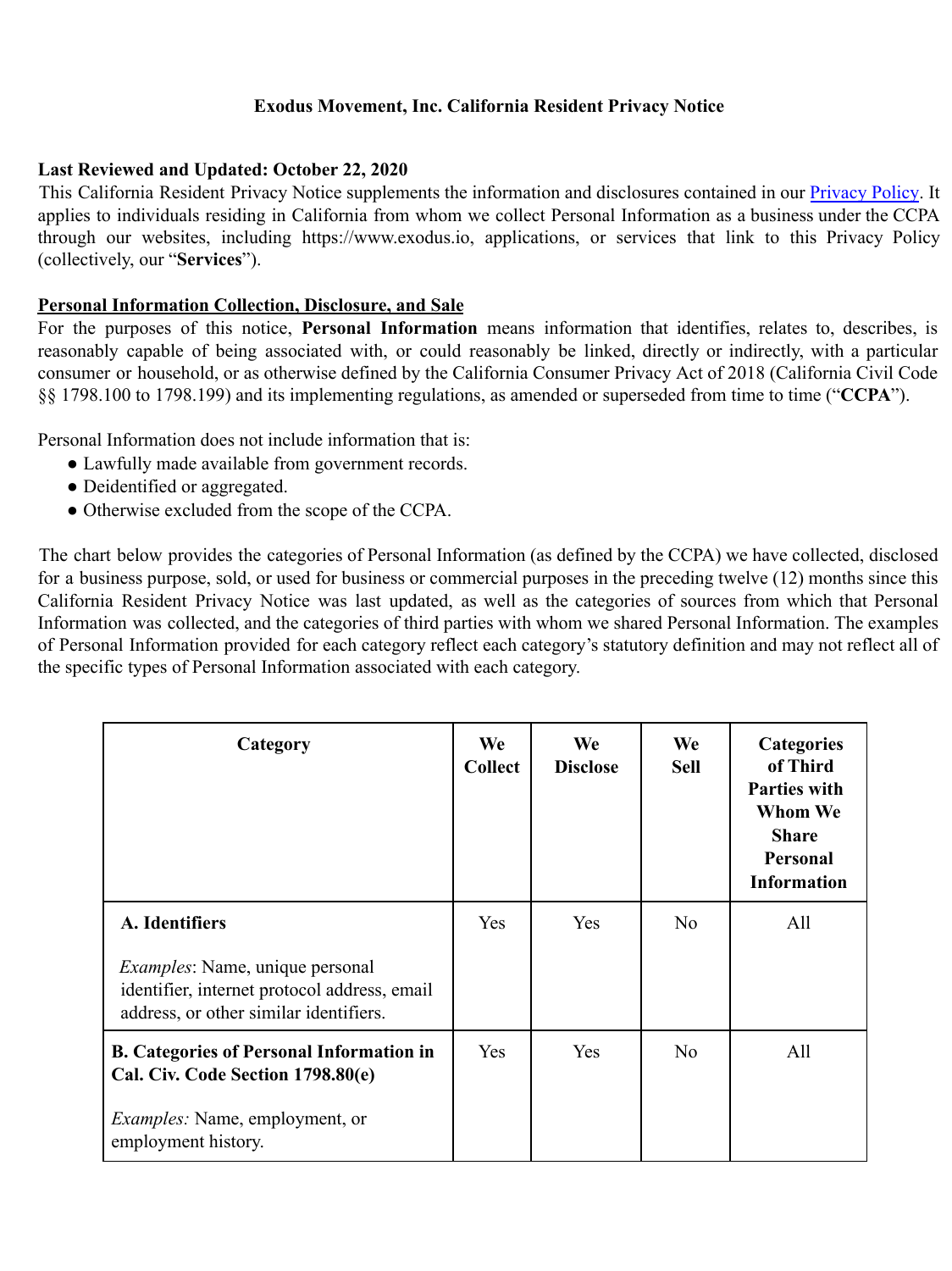| <b>C. Characteristics of Protected</b><br><b>Classifications under California or</b><br><b>Federal Law</b>                                                                                                                                                                                                                                                                                                                                                                                                                                                                                                                        | N <sub>0</sub> | N/A | N/A            | N/A |
|-----------------------------------------------------------------------------------------------------------------------------------------------------------------------------------------------------------------------------------------------------------------------------------------------------------------------------------------------------------------------------------------------------------------------------------------------------------------------------------------------------------------------------------------------------------------------------------------------------------------------------------|----------------|-----|----------------|-----|
| <i>Examples:</i> Race or color, ancestry<br>or national origin, religion or<br>creed, age (over 40), mental or<br>physical disability, sex (including<br>gender and pregnancy, childbirth,<br>breastfeeding or related medical<br>conditions), sexual orientation, gender<br>identity or expression, medical condition,<br>genetic information, marital status,<br>military, and veteran status.                                                                                                                                                                                                                                  |                |     |                |     |
| <b>D. Commercial Information</b>                                                                                                                                                                                                                                                                                                                                                                                                                                                                                                                                                                                                  | N <sub>o</sub> | N/A | N/A            | N/A |
| <i>Examples:</i> Records of personal property,<br>products or services purchased, obtained,<br>or considered, or other purchasing or<br>consuming histories or tendencies.                                                                                                                                                                                                                                                                                                                                                                                                                                                        |                |     |                |     |
| <b>E. Biometric Information</b>                                                                                                                                                                                                                                                                                                                                                                                                                                                                                                                                                                                                   | N <sub>0</sub> | N/A | N/A            | N/A |
| <i>Examples:</i> Physiological, biological, or<br>behavioural characteristics, including<br>DNA, that can be used, singly or in<br>combination with each other or with other<br>identifying data, to establish individual<br>identity, such as imagery of the iris,<br>retina, fingerprint, face, hand, palm, vein<br>patterns, and voice recordings, from<br>which an identifier template, such as a<br>faceprint, a minutiae template, or a<br>voiceprint, can be extracted, and<br>keystroke patterns or rhythms, gait<br>patterns or rhythms, and sleep, health, or<br>exercise data that contain identifying<br>information. |                |     |                |     |
| <b>F. Internet or Other Electronic</b><br><b>Network Activity Information</b>                                                                                                                                                                                                                                                                                                                                                                                                                                                                                                                                                     | Yes            | Yes | N <sub>o</sub> | All |
| <i>Examples:</i> Browsing history, search<br>history, and information regarding a<br>consumer's interaction with an internet<br>website, application, or advertisement.                                                                                                                                                                                                                                                                                                                                                                                                                                                           |                |     |                |     |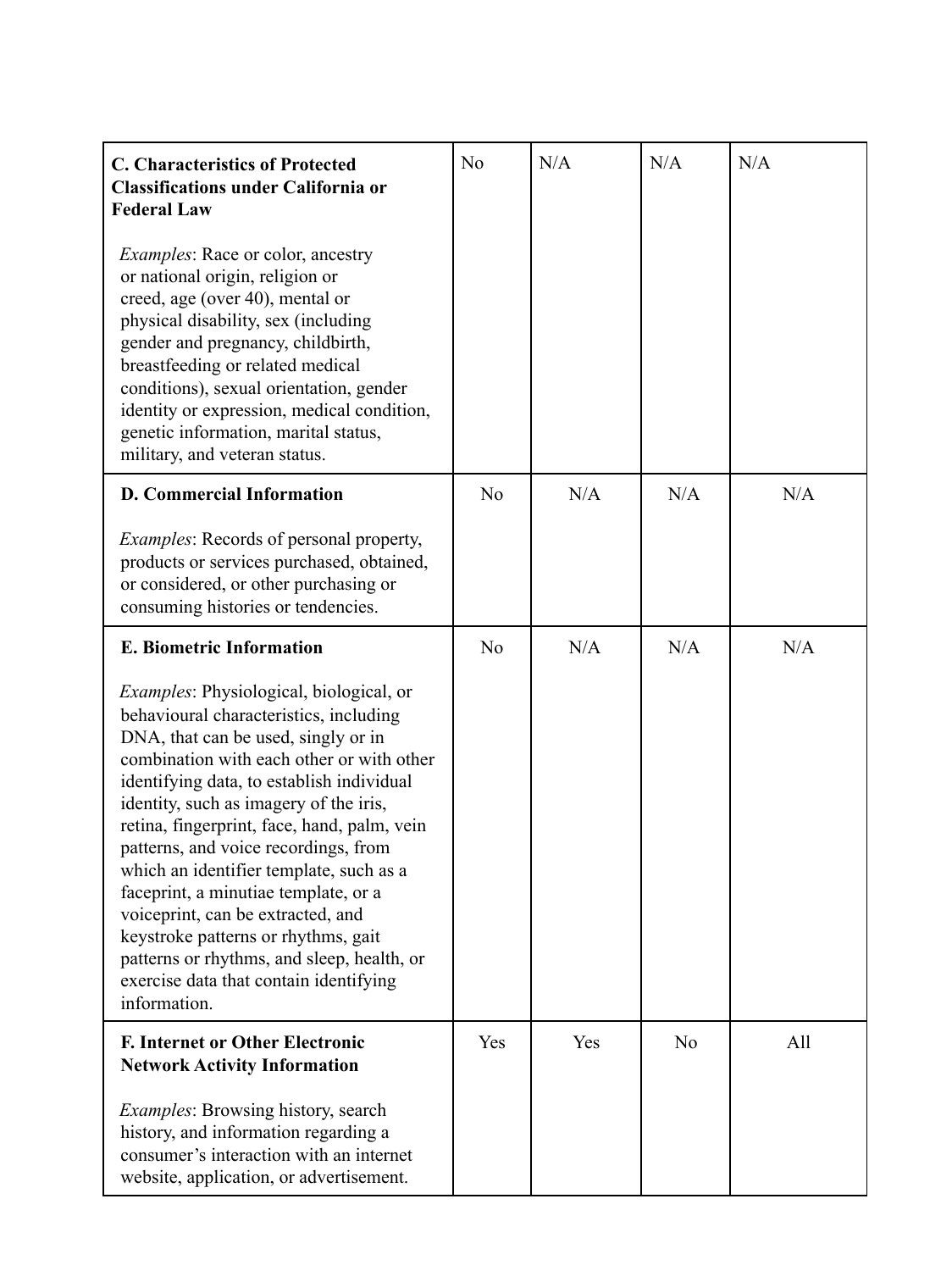| <b>G.</b> Geolocation Data                                                                                                                                                                               | N <sub>o</sub> | N/A | N/A            | N/A |
|----------------------------------------------------------------------------------------------------------------------------------------------------------------------------------------------------------|----------------|-----|----------------|-----|
| <i>Example:</i> Precise physical location.                                                                                                                                                               |                |     |                |     |
| <b>H. Sensory Information</b>                                                                                                                                                                            | N <sub>0</sub> | N/A | N/A            | N/A |
| <i>Examples:</i> Audio, electronic, visual,<br>thermal, olfactory, or similar<br>information.                                                                                                            |                |     |                |     |
| <b>I. Professional or</b><br>employment-related information                                                                                                                                              | Yes            | Yes | N <sub>0</sub> | All |
| <i>Examples:</i> Job application or resume<br>information and past and current job<br>history.                                                                                                           |                |     |                |     |
| <b>J. Non-Public Education Information</b><br>(as defined in 20 U.S.C. 1232g; 34<br><b>C.F.R. Part 99)</b>                                                                                               | N <sub>o</sub> | N/A | N/A            | N/A |
| <i>Examples:</i> Records that are directly<br>related to a student maintained by an<br>educational agency or institution or by a<br>party acting for the agency or institution                           |                |     |                |     |
| K. Inferences Drawn from Personal<br><b>Information</b>                                                                                                                                                  | N <sub>o</sub> | N/A | N/A            | N/A |
| <i>Examples:</i> Consumer profiles reflecting a<br>consumer's preferences, characteristics,<br>psychological trends, predispositions,<br>behavior, attitudes, intelligence, abilities,<br>and aptitudes. |                |     |                |     |

In the preceding twelve months, we have not sold any California resident's Personal Information.

## **Use of Personal Information**

We collect, use, and disclose your Personal Information in accordance with the specific business and commercial purposes below:

- 1. To provide, maintain, debug, improve, and enhance our Services
- 2. To understand and analyze how you use our Services and develop new products, services, features, and functionality
- 3. To communicate with you, provide you with updates and other information relating to our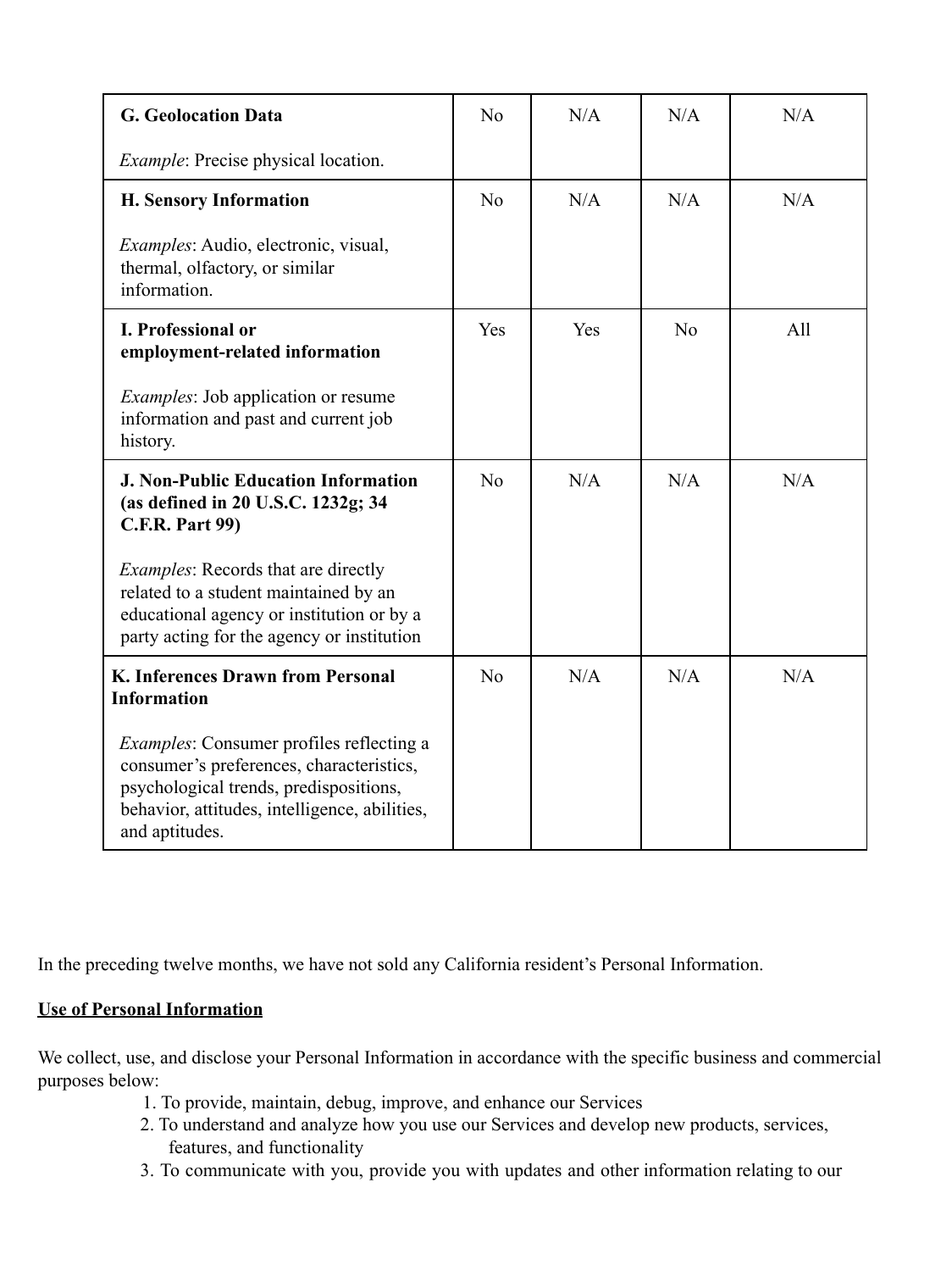Services, provide information that you request, provide you with our newsletter, respond to comments and questions, and otherwise provide customer support

4. For marketing purposes, such as developing and providing promotional and advertising materials that may be useful, relevant, valuable or otherwise of interest to you 5. To personalize your experience on our Services such as identifying you as a repeat visitor 6. To facilitate the connection of third-party services or applications

- 7. To facilitate transactions such as an exchange
- 8. To create de-identified and/or aggregated data to improve for our business purposes, including to improve our Services
- 9. To process your job application.
- 10. To find and prevent fraud, detect security incidents, and respond to trust and safety issues that may arise.
- 11. For compliance purposes, including enforcing our Terms of Service or other legal rights, or as may be required by applicable laws and regulations or requested by any judicial process or governmental agency.
- 12. For short-term, transient use.
- 13. To contract with service providers to perform services on our behalf, including providing customer service, processing job applications, verifying customer information, providing advertising or marketing services, providing analytic services or providing similar services on behalf of the business or service provider.
- 14. For other purposes for which we provide specific notice at the time the Personal Information is collected.

#### **Collection of Personal Information**

In the preceding twelve (12) months since this notice was last updated, we have collected Personal Information from the following categories of sources:

- 1. You/Your Devices: You or your devices directly.
- 2. Analytics Providers.
- 3. OS/Platform Provider: Operating systems and platforms.

#### **Disclosure of Personal Information**

Pursuant to our **Privacy Policy**, we share your Personal Information with the following categories of third parties:

- I. Affiliates.
- II. Analytics Providers.
- III. Vendors: Vendors and service providers.
- IV. Integrated Third Parties: Third parties integrated into our Services.
- V. Third Parties as Legally Required: Third parties as required by law and similar disclosures.
- VI. Third Parties in Merger/Acquisition: Third parties in connection with a merger, sale, or asset transfer.
- VII. Third Parties with Consent: Other third parties for whom we have obtained your permission to disclose your Personal Information.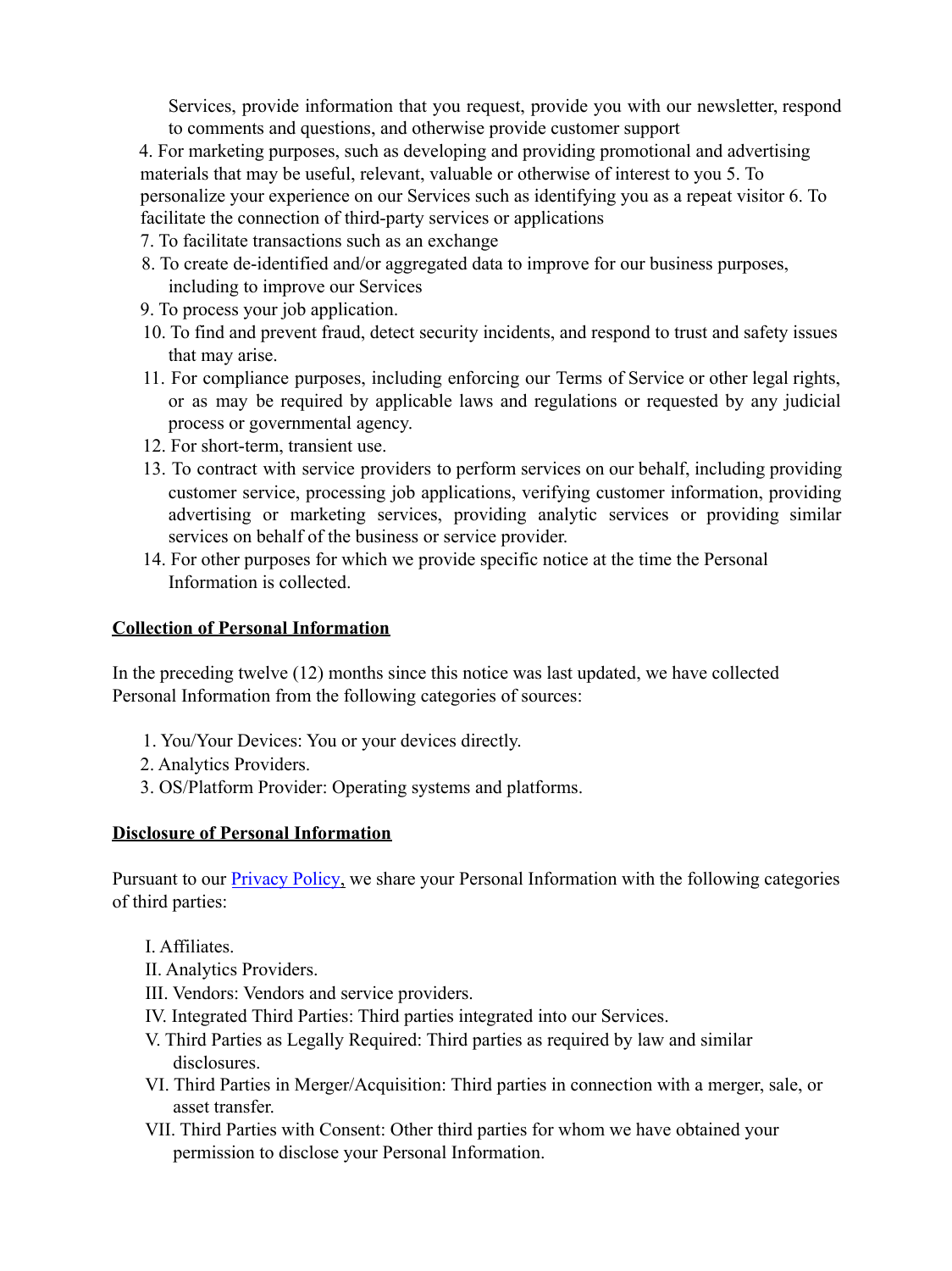### **Your California Privacy Rights**

If you are a California resident, you may exercise the following rights.

**Right to Know and Access**. You may submit a verifiable request for information regarding the: (i) categories of Personal Information collected, sold, or disclosed by us; (ii) purposes for which categories of Personal Information are collected or sold by us; (iii) categories of sources from which we collect Personal Information; (iv) categories of third parties with whom we disclosed or sold Personal Information; and (v) specific pieces of Personal Information we have collected about you during the past twelve months.

**Right to Delete**. Subject to certain exceptions, you may submit a verifiable request that we delete Personal Information about you that we have collected from you.

**Verification**. Requests for access to or deletion of Personal Information are subject to our ability to reasonably verify your identity in light of the information requested and pursuant to relevant CCPA requirements, limitations, and regulations. Please note that, unless you have contacted us for customer support, signed up for our newsletter, or otherwise provided us with your identifiable personal information, we will have no reasonable method by which we can identify you and will be required to deny your request. To verify your access or deletion request, we may request that you provide us with some information that matches the identifying information that you have already provided to us.

**Right to Opt Out**. In some circumstances, you may opt out of the sale of your Personal Information. We do not sell your Personal Information.

**Right to Equal Service and Price.** You have the right not to receive discriminatory treatment for the exercise of your CCPA privacy rights, subject to certain limitations.

**Shine the Light**. We do not rent, sell, or share Personal Information with non-affiliated companies for their direct marketing uses as contemplated by California's "Shine the Light" law (Civil Code § 1798.83), unless we have your permission.

**Submit Requests**. To exercise your rights under the CCPA, please email us via our Contact Information section.

**Authorizing an Agent**. To authorize an agent to make a request to know or delete on your behalf, please send us an email via our Contact Information section. To authorize an agent to make an opt-out request on your behalf, please send a written authorization signed by you and the authorized agent to us via the Contact Information section.

#### **Do Not Track**

There is no accepted standard on how to respond to Do Not Track signals, and we do not respond to such signals.

#### **Contact Information**

If you have any questions, comments, or concerns about this notice or our processing activities, or you would like to exercise your privacy rights, please email us at  $data@exodus.io$  or write to